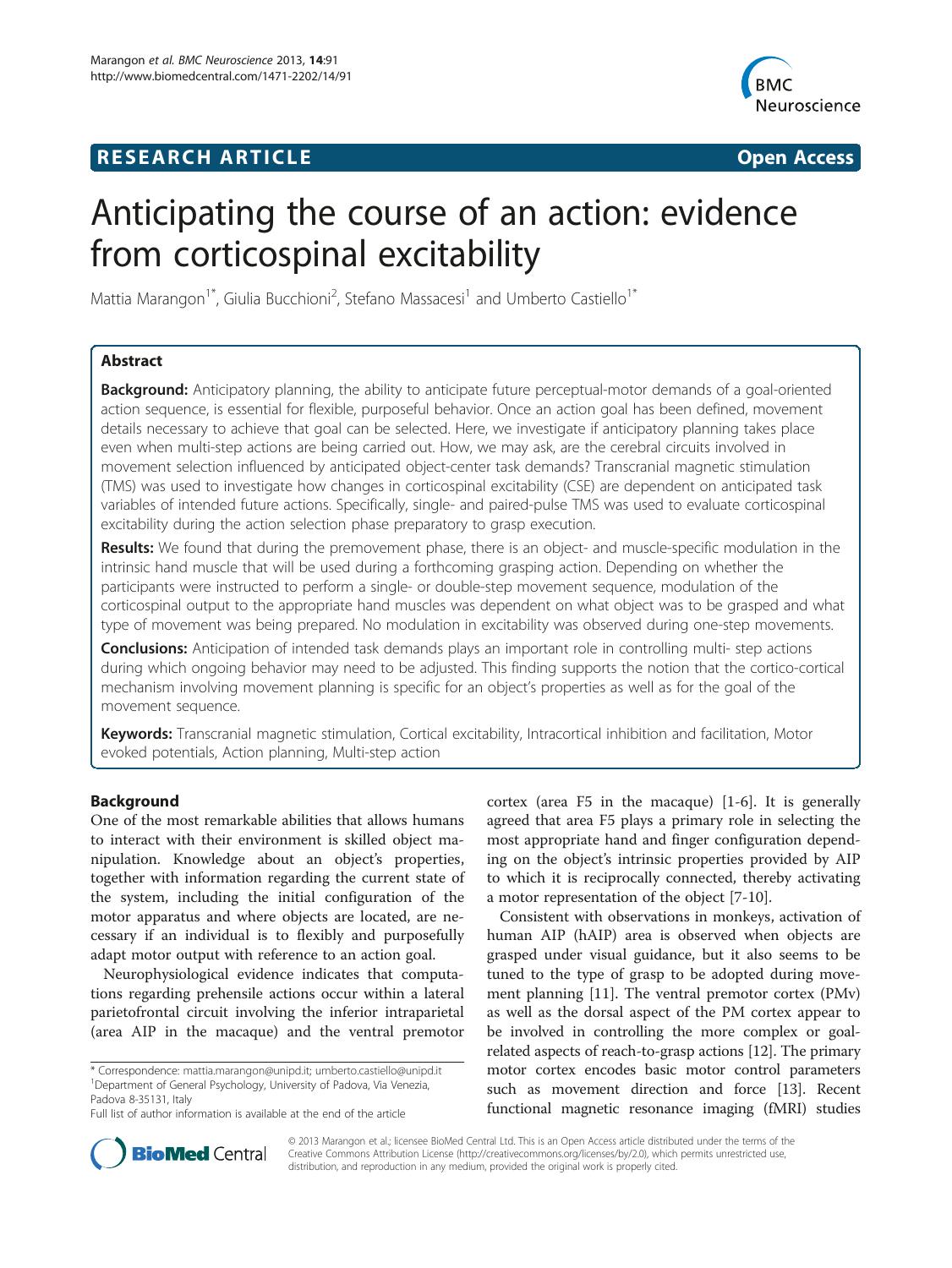nevertheless suggest that activity in the motor cortex (M1) is modulated by the level of congruence between the type of grasp expected and the size of the stimulus [[11](#page-8-0)].

The boundaries of this parieto-premotor network have recently been extended by the discovery of the superior parieto-occipital cortex (human SPOC) which is a critical node for skilled grasping movements. Those studies suggest that the SPOC area, previously implicated in reaching, is also specialized for the arm transport phase during grasping movements [\[14,15](#page-8-0)].

Transcranial magnetic stimulation (TMS) studies have moreover verified the relevance of the parieto-frontal network for manual grasping [[16\]](#page-8-0). As single TMS pulses have been found to briefly (50–150 ms) interfere with ongoing brain activity at the stimulated site, they can be viewed as producing a short-lasting, reversible functional lesions of that area. Behavioural changes induced by TMS can therefore potentially reveal information regarding the role played by the portion of the cortex that undergoes stimulation during a given task [\[17\]](#page-8-0).

These studies confirmed that an object's properties are encoded as a gradient along the human AIP-PMv-M1 axis, with the object first being represented as visual attributes and then in terms of an appropriate grasp [[16,18-21\]](#page-8-0). Delivery of TMS over one of these regions in a specific time window interferes with the sensorymotor control of grasping [[18\]](#page-8-0).

A number of different neurophysiologic measures of cortical excitability, including motor threshold, motor evoked potential (MEP), and a silent period duration, can moreover be derived from single-pulse TMS. The MEP amplitude is the summed result of direct and indirect (trans-synaptic) excitation of a pool of corticospinal neuronal elements beneath the TMS coil which provides an immediate measure of cortical excitability at any given moment for any given condition (i.e. context or task dependent) [\[17,22](#page-8-0)]. Like single-pulse TMS, pairedpulse TMS has been shown to be a sensitive method to measure cortico-cortical interactions, and has been used successfully in experiments assessing the excitability of circuits intrinsic to the cerebral cortex itself [[23,24\]](#page-8-0).

More specifically, paired-pulses TMS were delivered in close succession to the same cortical region through a single stimulation coil. The first (conditioning) stimulus (CS) modifies the response to the second (test) stimulus (TS). The effects of the paired-pulse technique depend on the intensity of the CS, the interval between the stimuli (ISI), and the intensity of the TS. The intensities of the CS and TS influence the effects as distinct circuits are recruited by different stimulation intensities [[25](#page-8-0)].

It has been found that paired-pulse TMS applied over the primary motor cortex with an interstimulus interval of about 1.2 or 2.5 ms determines MEP facilitation in the hand muscles involved in subsequent movements.

Also known as short intracortical facilitation (SICF), this effect seems to be partially due to interactions between I waves and is thought to take place in the motor cortex or upstream from the cortico-spinal neuron [\[23-25](#page-8-0)]. Cattaneo and colleagues demonstrated that there is an enhancement in the excitability of those inputs to the corticospinal neurons projecting from the motor cortex to the specific muscles to be used during grasping actions at least 600 ms before the movement itself takes place. Those changes are object and muscle-specific, and the degree of modulation in the inputs is correlated with the pattern of muscular activity later used to grasp an object. Those authors speculated that this modulation probably reflects inputs from PMv to M1 that were activated by the sight of an object [\[23](#page-8-0)]. In a more recent study, that same group of researchers reported that changes in intracortical excitability were found to occur only if the object was specified by simultaneous visual input at the moment the grasp was initiated. But when subjects had to remember the object, even for just 1 s, a different neural network seemed to be used for motor preparation, suggesting that those circuits contribute to action selection only when immediate sensory information specifies what action is to take place [[24\]](#page-8-0).

Those studies focused on single-step actions whose immediate goal was to grasp an object. Until now, action goals have typically been investigated using single reaching or grasping acts [[12](#page-8-0)]. During daily activities, however, hand-object interactions are not limited to single-step movements but tend to be multi-step sequences driven by a final goal (e.g. grasping a glass to take a drink of water).

We designed a paradigm to investigate if object and muscle-specific corticospinal excitability (CSE) is detectable when grasping is not the immediate but only the final goal of a more complex motor sequence. The paradigm was employed with the intent of shedding light on these interactions and of answering the following questions: Are aspects of a grasping motor plan detectable during an early premovement stage even when the immediate sensory information calls for a different action? Does the presence of a 'first' action delay the emergence of grasp-related CSE?

Tasks were thus designed to assess MEP modulation and context dependent aspects during the preparation of one- and two-step actions. In one condition, a single-step movement was connected to an immediate goal (to press a button centrally located); in another, a double-step movement driven by a final goal was carried out (the participant first pushed a button and then grasped one of variously sized objects located either to the left or to the right of the central button). This protocol made it possible to evaluate the role played by CSE in controlling multistep actions during which ongoing behavior may need to be adjusted in anticipation of forthcoming task demands.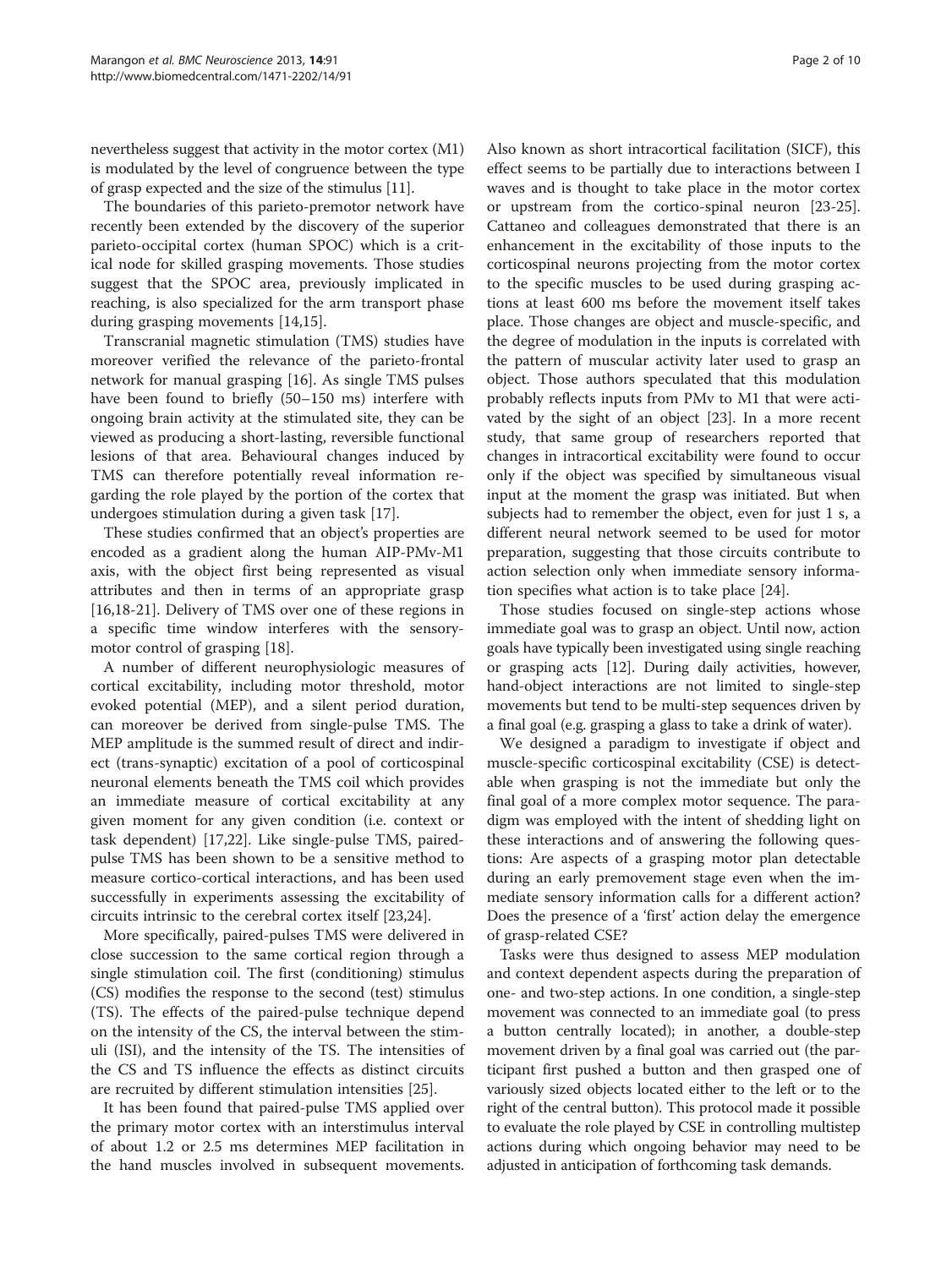We hypothesized that if higher pre-movement facilitation is specifically connected to the intended grasp, this would indicate that grasp-related premotor-motor (PMC-M1) cortex connectivity is already present during the preparation of action sequences. Modulation of MEP amplitude would thus predict the muscle activity that will be used to achieve the final goal of an action sequence. Consistent with previous findings [[23,24](#page-8-0)], we did not expect to detect any changes in CSE for single-step actions linked to non action-relevant objects.

#### Results

Peak-to-peak amplitudes of MEPs were measured for all of the experimental conditions (the various sized and located objects, the number of movements, and the TMS delivery times). Pre-movement facilitation was measured using single- and paired-pulse (ISI 2.5 ms) TMS. We calculated the ratio between the average amplitude of MEPs evoked by paired-pulse TMS and that of MEPs evoked by single-pulse TMS for the corresponding condition. This was calculated for every participant, for each muscle, and for every stimulus and TMS delivery time condition. A ratio value > 1 indicated increased corticospinal excitability, while values < 1 indicated a decreased one. A preliminary analysis was performed to verify differences depending on the location of the stimulus for each of the dependent measures considered. Those analyses indicated that there were no significant differences associated to stimuli located either to the right or to the left of the button ( $p_s > .05$ ). That variable was thus collapsed during the main analyses. Data for each muscle were analyzed using two separate repeated measures ANOVAs with type of stimulation (single, paired pulse), type of movement (one-step, two-steps), stimulus size (small, large), and TMS delivery timing (200 ms, 800 ms) as within-subjects factors. Additional repeated measures ANOVA tests were performed on MEP facilitation ratios with types of movement, stimulus size and TMS delivery timing as within-subjects factors. Post-hoc pairwise comparisons were carried out using t-tests, and Bonferroni corrections were applied when necessary. A significance threshold of  $p < 0.05$  was set for all statistical tests. Sphericity of the data was verified prior to performing statistical analysis (Mauchly's test,  $p$  [0.05]) [[26](#page-8-0)]. The data of three of the enrolled participants were removed from analysis: one because of equipment failure and the other two because some data concerning the experimental conditions were missing.

#### First dorsal interosseus muscle (fdi) TMS - Single Pulse (SP)

We found a significant interaction between stimulus size and the type of movement for the FDI muscle  $(F(1,16) =$ 6.44,  $p = .02$ ). MEP amplitude was suppressed for the

double-step movements when the action goal was to grasp the small rather than the large stimulus  $(t(16) = 2.53)$ ,  $p = .03$ ; Figure [1A](#page-3-0)). This difference was not present when the participants performed single-step actions.

#### TMS - Paired Pulse (PP)

The MEPs elicited by paired-pulse TMS (ISI 2.5 ms) revealed a main effect of stimulus size for FDI  $(F (1,16) =$ 7.44,  $p = .01$ ). MEP amplitude for the FDI muscle was higher for the small than for the large object (2272.80 μV vs. 2070.29 μV).

MEP amplitude showed no significant variations for the FDI muscle in connection to the type of movement or stimulus size (F  $(1,16) = .53$ ,  $p = .48$ ) (Figure [2A](#page-4-0)).

## Abductor digiti minimi muscle (adm) TMS - Single Pulse (SP)

There was a significant main effect of stimulus size (F  $(1,16) = 7.74$ ,  $p = .01$ ) for the ADM muscle indicating that MEP amplitude was lower for the larger than for the smaller object (1016.50 μV vs 1055.50 μV). An interaction between the type of movement and the object size was detected (F  $(1,16) = 4.79$ ,  $p = .04$ ). MEP amplitude was significantly decreased for the larger with respect to the smaller object  $(t(16) = 2.18, p = .04)$  only when the participants were asked to perform double-step movements (Figure [1B](#page-3-0)).

### TMS - Paired Pulse (PP)

The MEPs elicited by paired-pulse TMS (ISI 2.5 ms) revealed a main effect of stimulus size for ADM  $(F (1,16) =$ 4.773,  $p = .04$ ). MEP amplitude was more pronounced for the larger with respect to the smaller object (1037.90 μV vs. 995.60 μV). The interaction between the type of movement and the stimulus size was significant for the ADM muscle (F (1,16) = 8.575,  $p = .01$ ; Figure [2](#page-4-0)). MEP amplitude for the ADM was higher for the larger with respect to the smaller object  $(t(16) = 2.92, p = .03)$  for the double-step movements. There was no difference across the stimuli (Figure [2](#page-4-0)B) for the single-step movements.

#### MEP facilitation ratio

We examined the contribution of single- and paired-pulse (ISI 2.5 ms) TMS as a measure of facilitation using pairedpulse TMS. We calculated the ratio between the average amplitude of MEP evoked by paired-pulse TMS and the average amplitude of MEP evoked by single-pulse TMS evoked for the corresponding condition. This was calculated for each participant as well as for each muscle, object, and TMS delivery time condition. The MEP facilitation ratio for the FDI muscle was not significantly different in connection to stimulus size and type of movement (Type of movement  $\times$  Stimulus size, F (1,16) = .286,  $p = .60$ ; Figure [3\)](#page-5-0). The three way interaction - type of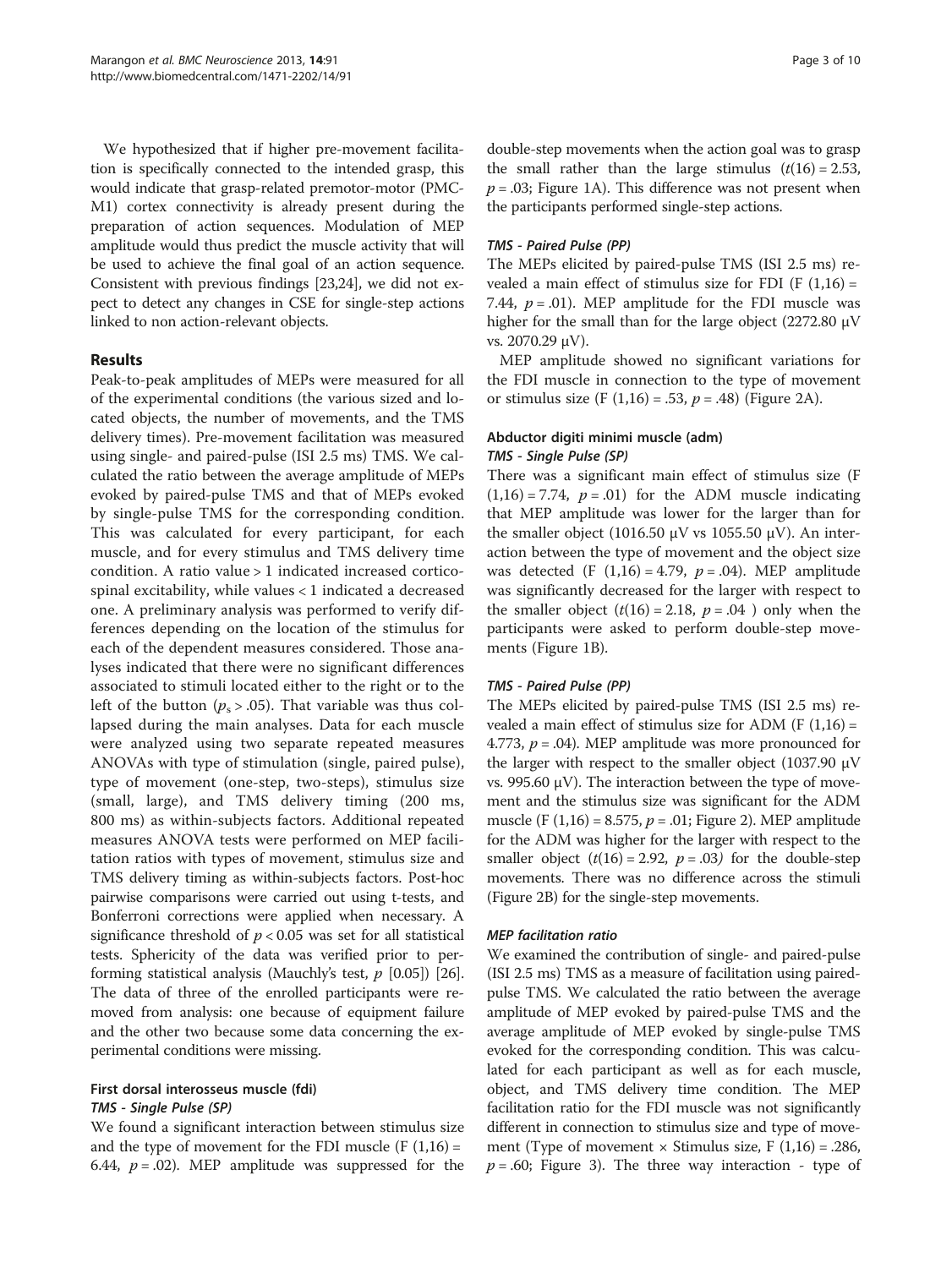<span id="page-3-0"></span>

movement, TMS delivery time and stimulus size - was significant for the ADM muscle (F  $(1,16) = 4.780$ ,  $p = .02$ ; Figure [3](#page-5-0)). MEP facilitation was significant when the participants were instructed to perform double-step movements in order to grasp the larger with respect to the smaller object at the shorter TMS delivery time  $(t(16) = 2.18$ ,  $p = .02$ ). These results show that MEP modulation during grasp preparation is a predictor of the muscle activity that will be used during double-step grasping movements. This MEP facilitation ratio reflects a contrasting pattern of paired and single-pulse responses only when the participant is instructed is to reach and grasp an object. No significant effects were detected for the FDI muscle.

#### **Discussion**

Single- or paired-pulse TMS was delivered at specific intervals during these experiments to investigate changes in the excitability of corticocortical inputs to the motor cortex as subjects prepared to grasp different sized objects in single- or two-step movements. The study was, in fact, designed to investigate how the goal of an action

sequence and the information about the geometric features of the object-to-be-grasped affect motor programs.

Our results are consistent with observations from previous studies suggesting that excitatory inputs to M1 are modulated during motor preparation [[23](#page-8-0),[24](#page-8-0)]. Those studies indicated that there were object- and musclespecific changes in the cortical excitability of M1 immediately before a participant grasped an object. Those authors reported, in fact, that object-specific muscle activity differed when a participant was instructed to grasp a handle or a disc. MEP facilitation was, moreover, specific for the ADM muscle following paired-pulse TMS stimulation when an object was visually present throughout premovement selection period [\[23,24\]](#page-8-0).

Our results have confirmed these findings by showing that the relationship between MEP facilitation and premovement muscle activity preparation is affected by an object's intrinsic features. There was, instead, no modulation of excitability when an object was present but the action goal did not entail grasping it. Our results take previous findings a step further because they indicate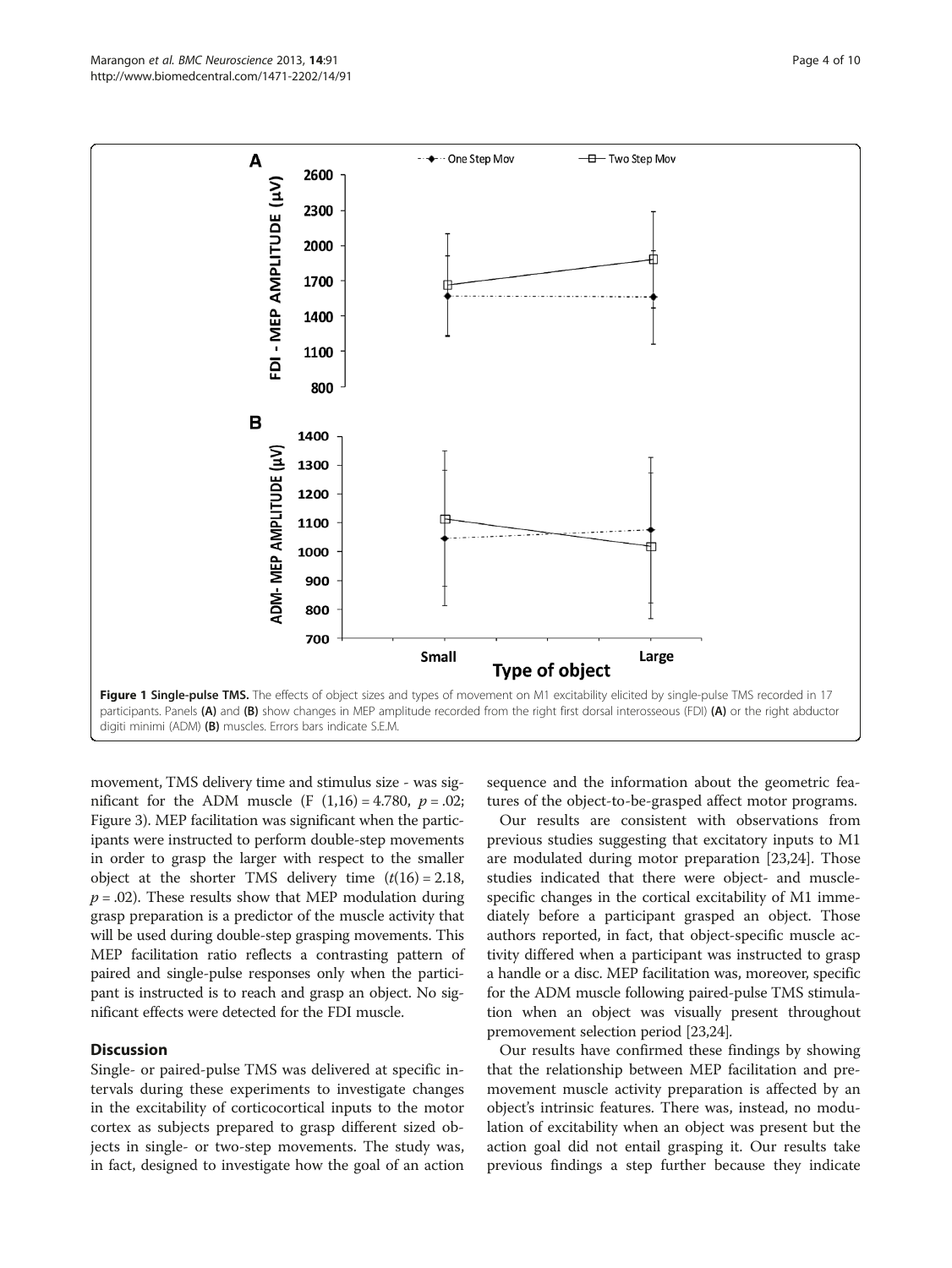<span id="page-4-0"></span>

that MEPs are modulated not only when grasping an object is the immediate goal but even when it is the final objective of an action sequence. This signifies that the overall goal is embedded at the motor preparation stage and managed at the CSE level. More specifically, MEP facilitation was noted in the ADM muscle during motor preparation that was object and type-of-movement specific. Paired-pulse MEPs in the ADM muscle showed greater object specificity for grasping during doublestep movements.

Interestingly, when the goal of a double-step action was grasping a small object, there was a decrease in MEPs amplitude for the FDI muscle when a single-pulse TMS was delivered and the effect remained constant during the interval between the TMS delivery times. By contrast, paired-pulse stimulation in the same muscle showed an object-specific (i.e., small vs. large) related MEP facilitation, but the differences were less marked than for the ADM muscle (Figure 2). Recordings from active muscles may have contributed to our failure to elicit facilitation in the FDI muscle at an ISI of 2.5 ms as MEP facilitation tends to be weaker in active muscles [[27\]](#page-8-0). The absence of facilitation in these experiments could have been due to reduced excitability of motor cortical output cells or of interneurons, or of both. Cortico-cortical inputs from premotor areas can, moreover, inhibit the corticospinal neurons [[28\]](#page-8-0).

Our results suggest that the relationship between MEP facilitation and muscle activity is specific in conditions of sustained visual input and indicate that there is a clear distinction in preparatory movements depending on the immediate as well as the overall goals. A double-step movement preparation involves mechanisms associated with covert preparatory states and motor sequence planning. Actions are planned through a selection process during which multiple movements are chosen and placed in sequence, a process that is not immediately implied by the object's intrinsic properties. Intended hand movements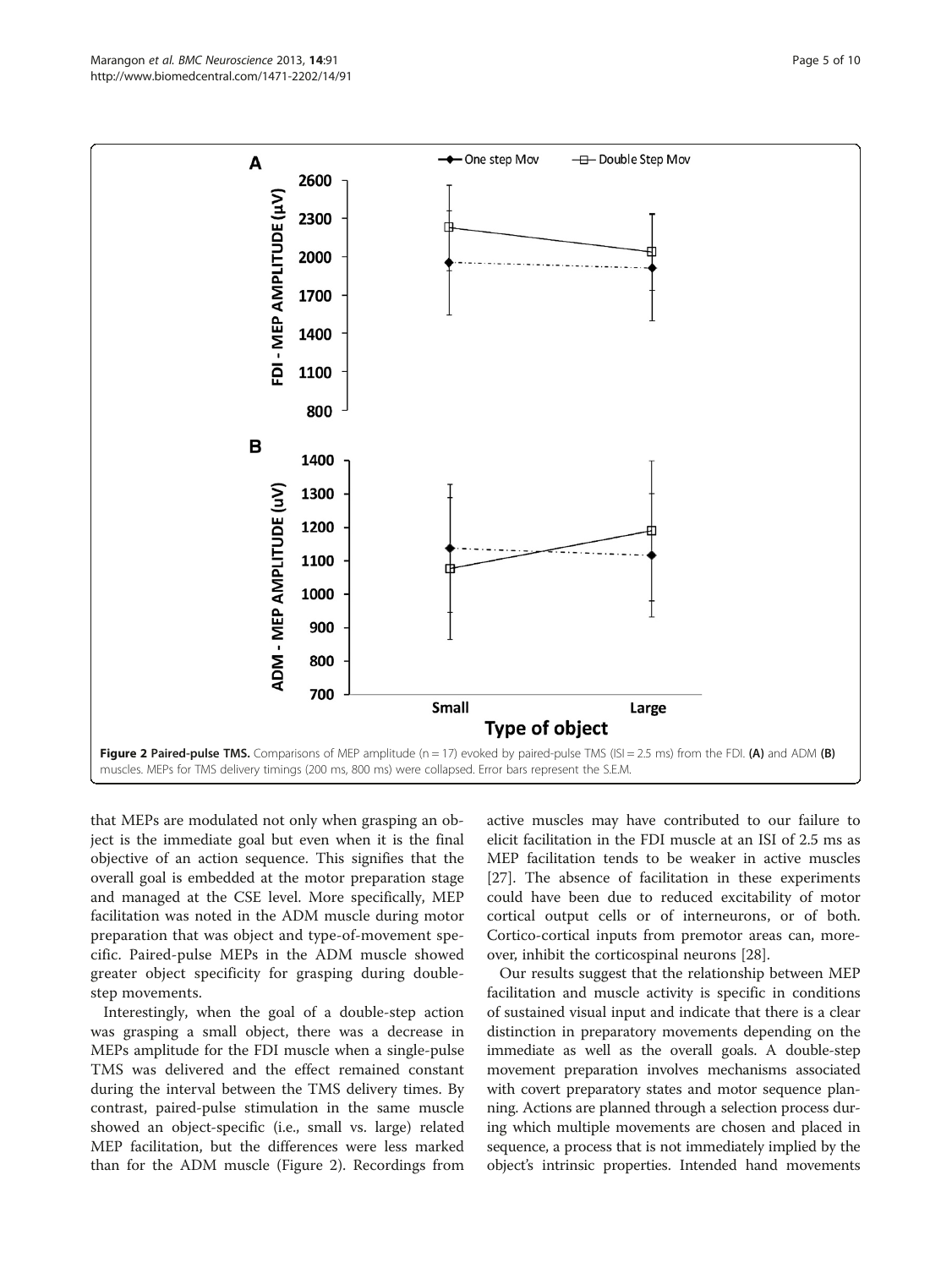<span id="page-5-0"></span>

digiti minimi (ADM) (B) muscles. TMS was delivered after object presentation. Error bars represent the S.E.M.

are initially encoded as object representations modulated by an action context, rather than as representations of a particular hand/finger configuration in purely motor terms.

As reflected in the excitability level of relevant muscle representations, the corticospinal system seems to be able to store an internal representation of motor outputs and can rapidly adapt its state to generate the most appropriate commands.

We were able to investigate modulation of inputs to M1 excitability during premotor preparation and disentangle effects stemming from different variables by dissociating the time of TMS delivery from object presentation and the grasping cue. Some authors have shown that task-related modulation of the paired-pulse MEP was abolished when stimulation was delivered 400 ms before the cue was given or when go signal was unpredictable [[24](#page-8-0)]. Since a similar pattern was not noted during our experiments, we hypothesize that the parieto-frontal circuit can prepare and maintain grasp-related motor programs during a delay period.

Functional magnetic resonance imaging used to study predictive mechanisms of multi-step action planning in humans revealed a large network, including the dorsal premotor cortex (dPMC), the superior, parietal lobule (SPL) and along the IPS, that is active in response selection [\[29\]](#page-8-0). More recent findings have demonstrated that the entire network of brain areas implicated in response selection is also sensitive to intended task demands. Areas in both the parietal and frontal cortex increase their activation during preparation of multi-step, overall goal-directed actions [\[30](#page-8-0)]. These results suggest that movement planning involves internal representations of task demands that go beyond perceptual object information and that are formed well in advance of movement execution as part of a larger action sequence.

These cortical regions could support forward internal models that predict sensory consequences of a motor command slightly ahead of sensory feedback that accompanies movement. Internally guided motor programs are used when visual information and the goal of an action sequence are available to switch back and forth between different models of predictive control during grasping [[31,32](#page-8-0)].

Our results suggest that this predictive internal representation operates in M1 by modulating corticospinal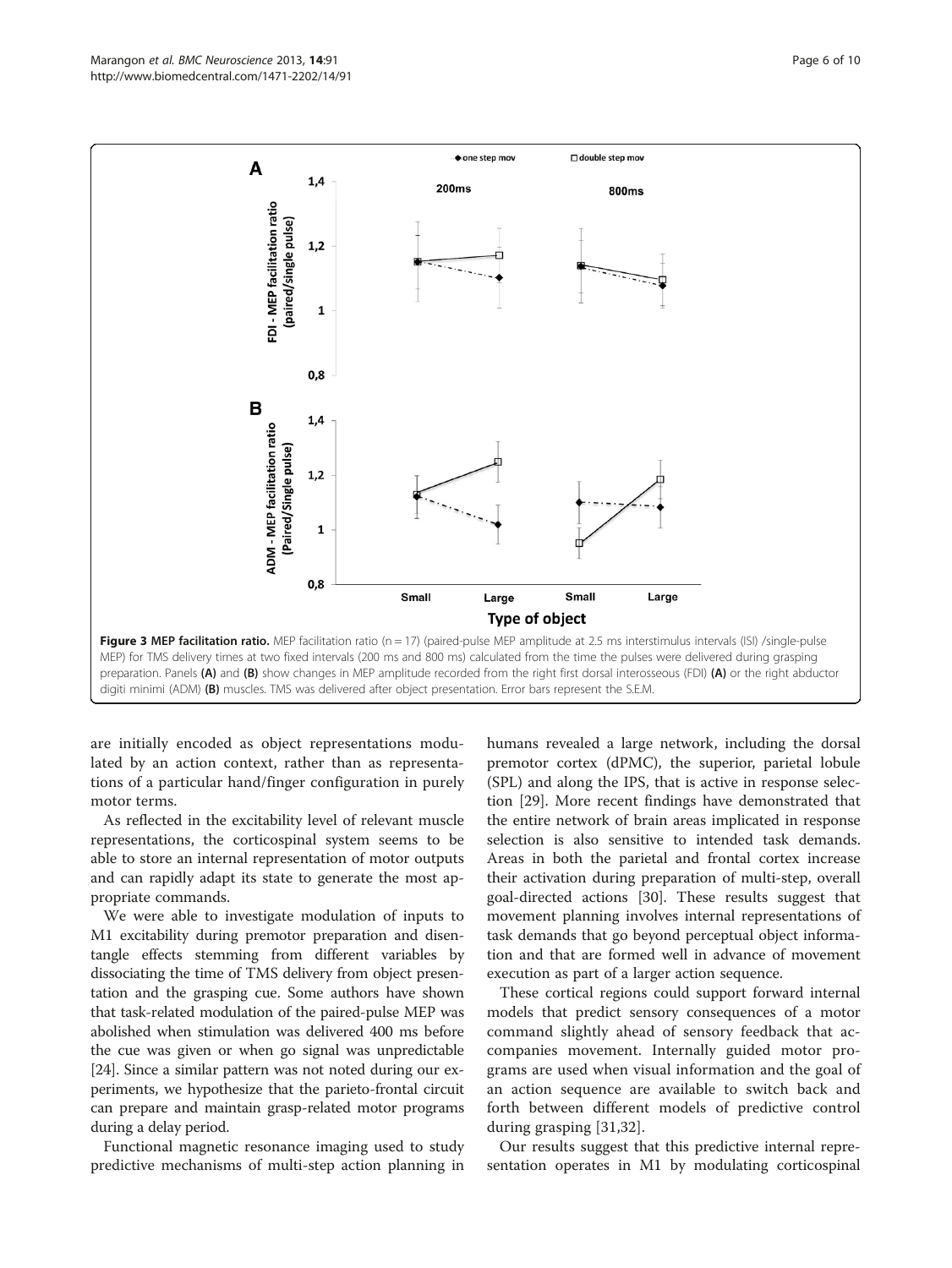excitability. The advantage of this kind of anticipation is that it permits a rapid behaviour adjustment that would impossible if it depended on feedback alone. The individual optimizes his/her own performance by selecting lower level constraints which are context dependent facilitating successful completion of an action goal. The constraints that are chosen are measured and placed in a task-specific constraint hierarchy.

## Conclusions

Our results provide evidence that the level of CSE while reach-to-grasp movements are being prepared is determined by the intrinsic properties of the object and by the action goal.

The parieto-premotor network involved in preparing and maintaining grasp motor programs is also crucial in action selection during which context information specifies what actions will follow.

Although previously considered as a low-level motor output structure, the motor cortex is predominantly engaged in movement execution, and the fact that we can decode each particular hand movement from preparatory motor responses before action execution takes place suggests that it may play a more prominent role in movement planning processes.

## Methods

#### Participants

Twenty healthy right-handed individuals (12 females and 8 males, mean age  $(\pm$  S.D.) 26.5  $\pm$  5.58 years) who gave informed consent were recruited and participated in the study, which was approved by the Ethics Committee of the University of Padova and carried out in accordance with the Declaration of Helsinki (1964). Handedness was ascertained by means of the Edinburgh Handedness Questionnaire [\[33](#page-8-0)]. All the participants were healthy, had no history of neurological disorders, and had normal or corrected-to-normal visual acuity. All were screened for contraindications to TMS and were questioned about recent alcohol, caffeine and recreational drug use [\[34](#page-8-0)]. A verbal debriefing concerning the aims of the study was carried out at the end of experiment.

## Electromyographic and TMS recording

Monophasic TMS pulses were delivered using a 70-mm figure-of-eight coil connected to a Magstim BiStim<sup>2</sup> (Magstim, Whitland, Dyfed, UK) placed over the left primary motor cortex (M1). The coil was placed tangentially on the scalp with the handle pointing backward and laterally at 45° to the sagittal plane, inducing a posterior-anterior current in the brain. TMS pulses were applied to the 'hotspot'on the scalp where a MEP could evoke EMG recordings from two intrinsic hand muscles, namely the abductor digiti minimi (ADM) and

the first dorsal interosseus (FDI). Once the 'hotspot' was localized, the site was marked with a red dot to ensure consistent coil positioning. The same experimenter was responsible for holding the coil in place for the duration of the experiment.

The intensity of TMS was adjusted to evoke a MEP of approximately 1 mV peak-to-peak in the relaxed right FDI and ADM. The hand motor area of left M1 was defined as the point where stimulation evoked the largest MEP from both muscles. The resting motor threshold (RMT), defined as the lowest stimulus intensity able to evoke MEPs greater than 50  $\mu$ V in five out of ten trials, was assessed by holding the stimulation coil over both targeted muscles [\[35\]](#page-8-0). Surface EMG was recorded from these muscles through pairs of Ag-AgCl surface electrodes in a classical belly-tendon montage. Electrodes were connected to an isolate portable ExG input box linked to the main EMG amplifier for signal transmission via twin fiber optic cable (Professional BrainAmp ExG MR; Brain Products, Munich, Germany). EMG signals were amplified 2000 times, band-pass filtered (20 Hz – 2 KHz) and stored on a PC for off-line analysis. EMG recordings were started 100 ms before the magnetic pulse in order to control for the absence of muscular pre-activation in each trial. Trials in which EMG activity was greater than 100 μV within the 100 ms window preceding TMS pulse were discarded. Participants wore a tightly fitting bathing cap upon which the scalp positions for stimulation were marked. The coil was held by hand, and its position, with respect to the marks, was checked continuously. We chose to hold the coil by hand to easily compensate for small movements of the participant's head during data collection. Held by hand or by a special holder, the coil has been found to induce a comparable MEP amplitude variability [[36\]](#page-8-0). The stimuli were either single-pulse (130% RMT) or paired-pulse (130% and 90% RMT for the first and second stimulus, respectively). Paired-pulse TMS protocols have been used to study intracortical neural circuits in M1. Short-interval intracortical facilitation (SICF), known as facilitatory I-wave interaction, is elicited by a suprathreshold first stimulus (S1) and a subthreshold second stimulus (S2) [[37-](#page-8-0)[40](#page-9-0)] or two near-threshold stimuli [[36\]](#page-8-0) at very short ISIs. MEP facilitation is observed at three distinct phases at ISIs of 1.1–1.5 ms, 2.3–3.0 ms, and 4.1–5.0 ms in both arm and leg representations. The interstimulus interval (ISI) for paired-pulse TMS was 2.5 ms, which had been found to show object-specific muscle facilitation [\[23,24](#page-8-0)].

#### Experimental stimuli

Four different stimuli were presented in random order:  $(i)$  a small cube  $(2 \text{ cm})$ ,  $(ii)$  a small sphere  $(2 \text{ cm})$ ,  $(iii)$  a large cube (8 cm); and (iv) a large sphere (8 cm). These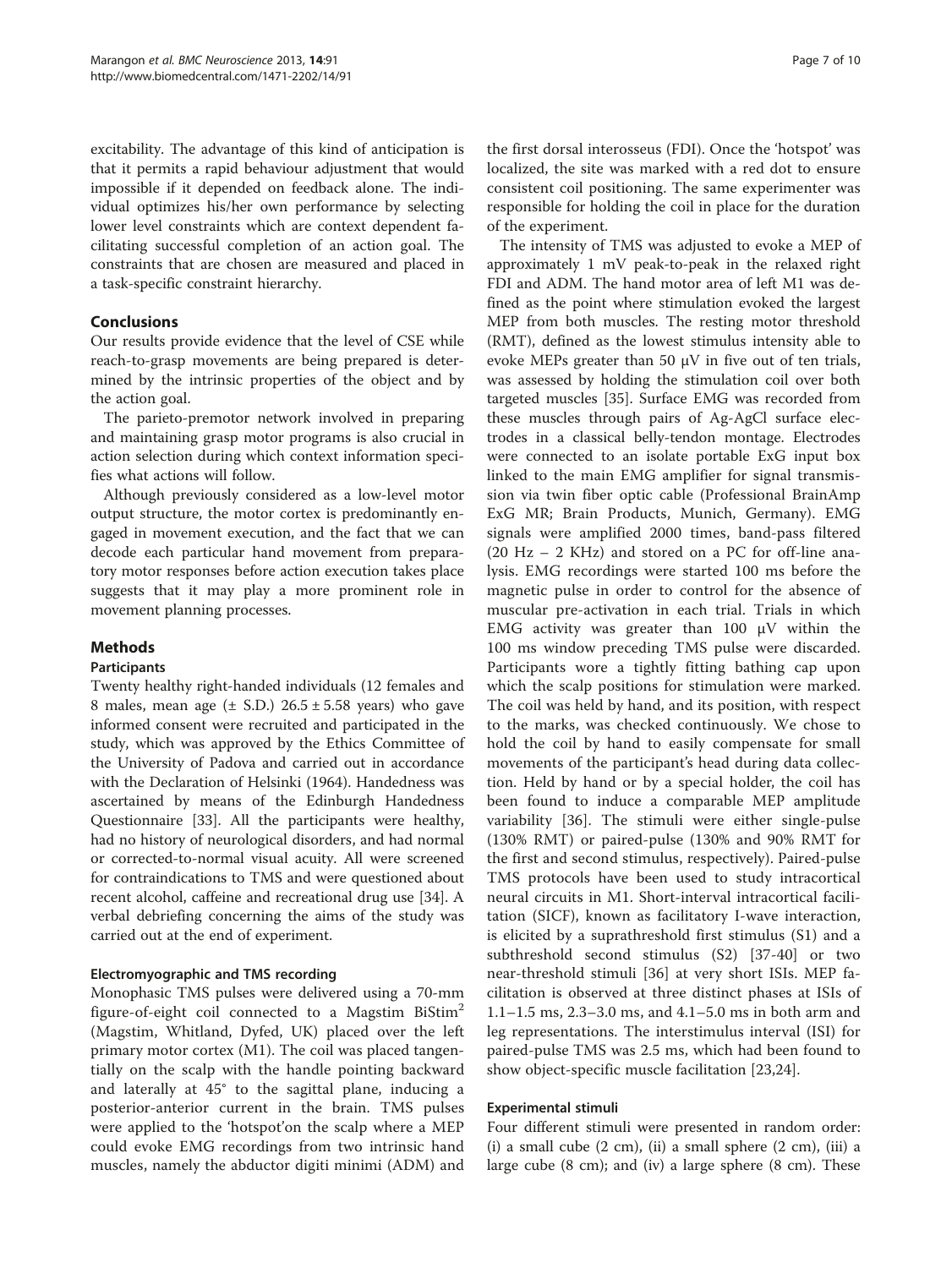objects were chosen because they are associated to different muscle groups during hand preshaping. Hand muscle activity was recorded from the FDI and the ADM muscles.

#### Experimental procedure

Participants were seated in a dimly lit room. They were instructed to position their right hand on a homemade hand support on the table (Figure 4). This starting position was the same for all conditions. The distance between the starting position of the hand and the nearest edge of a centrally located press button was 25 cm (Figure 4). Participants were asked to perform a one-step movement, i.e. to reach towards and press the button centrally located in front of them or a doublestep movement, i.e. to reach out, to press the centrally located button and then to reach out and grasp one of the four objects positioned either to the left or to the right of the press button. The objects were either small, implying the use of a precision grip (i.e., the opposition of the thumb and the index finger), or large implying the use of a whole hand grip (i.e., the opposition of the thumb with all fingers) (Figure 4). Even during the 'onestep movement' one of the four objects was located either to the right or to the left of the central button (but the participants were not expected to grasp any of these).

The participants were instructed to carry out movements in a natural manner and they were not encouraged to rush. In order to control for the objects' visibility, the participants were instructed to wear shutter lenses that could be switched from totally black to transparent during the experiment. The participants were asked not to initiate their movement until they received an auditory ('go' signal; Hz 400 Duration: 200 ms) cue. There was a fixed interval (1200 ms;  $\pm$  10% jitter) between visual presentation of the stimuli and the time the 'go' signal was given. TMS pulses were delivered randomly 200 and 800 ms after the objects were presented in 85% of the trials. To increase the unpredictability of the 'go' signal, no TMS was delivered in 15% of these trials. The two TMS delivery timings were selected on the basis of previous literature findings [[23,24\]](#page-8-0). The shutter lenses remained opened for 3 s at the beginning of each trial to allow visual guidance of the movement. When the participant's hand came back to the starting position, the shutter lens device was closed and remained closed until the next trial was begun. The inter-trial interval was 8 s long. The objects as well as the TMS conditions (single or paired-pulse) were presented in random order. The session consisted of four blocks of 36 trials; a total of 144 trials resulting from the combinations of four objects (as explained above), two positions (left or right of the central button), two types of movement (one or double-step) and two TMS delivery times (200 or 800 ms). Each participant took part in a mock training made up of 15 trials held at the beginning of the session to give them the opportunity to familiarize themselves with the tasks. During the practice session the participants were given information about premovement EMG and how they were expected to carry out the tasks.

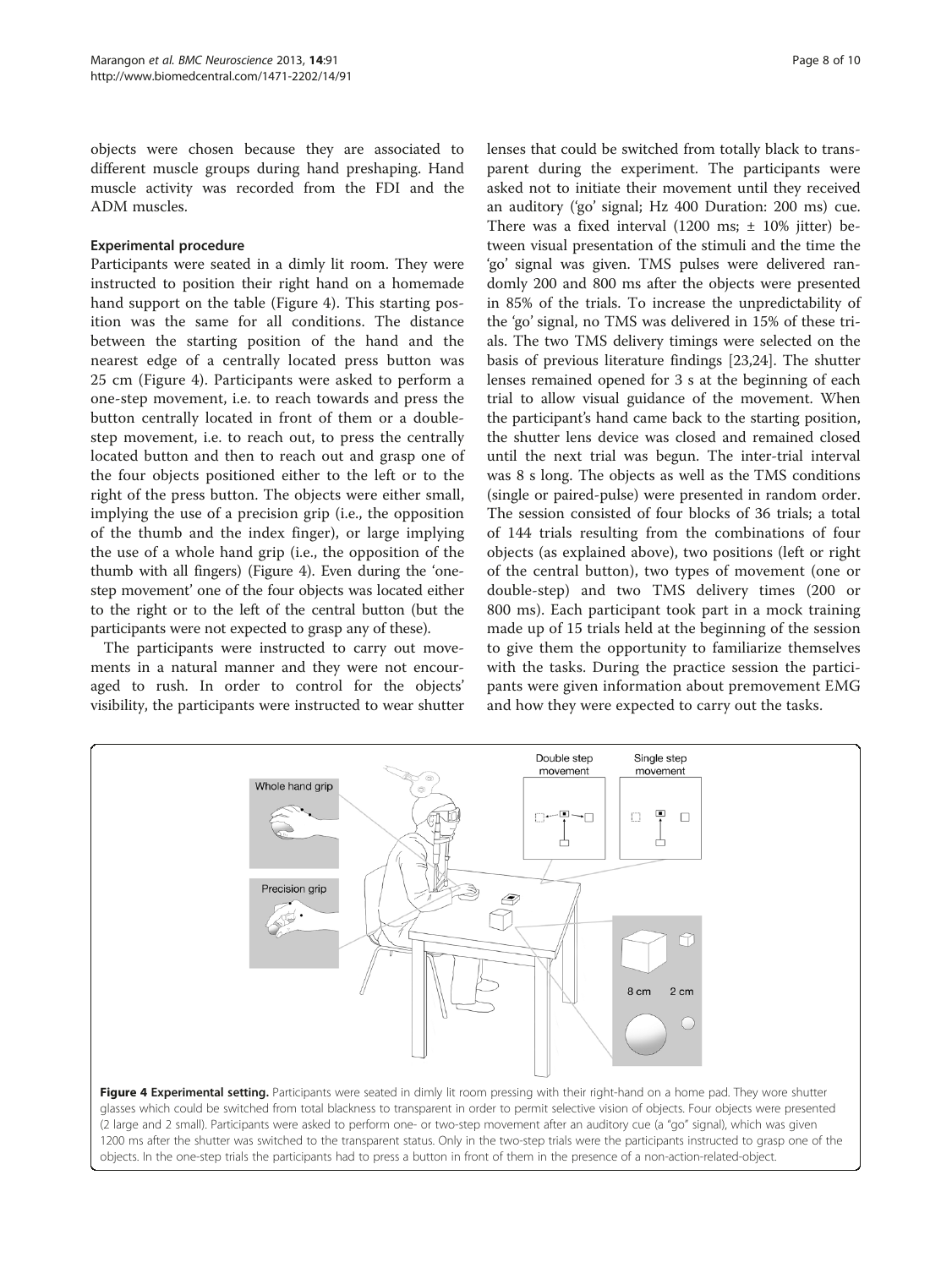#### <span id="page-8-0"></span>Competing interests

The authors have no disclosure of financial interests or potential conflict of interests to make.

#### Authors' contributions

MM designed the study, carried out the experiments, analyzed the data, performed the statistical analysis, and drafted the manuscript. GB coordinated study activities and carried out the experiments. MS was involved in the study's technical aspects. UC designed the study, coordinated study activities, and drafted the manuscript. All the authors read and approved the final version of the manuscript.

#### Acknowledgements

This work was supported by research grants to UC from the Italian Ministry of University and Research (MIUR).

#### Author details

<sup>1</sup>Department of General Psychology, University of Padova, Via Venezia, Padova 8-35131, Italy. <sup>2</sup>Laboratoire de Neuroscience Functionelles et Pathologies, UFR de Médicine, Université de Picardie Jules Verne, Amiens, France.

#### Received: 27 March 2013 Accepted: 22 August 2013 Published: 28 August 2013

#### References

- Godschalk M, Lemon RN, Nijs HG, Kuypers HG: Behaviour of neurons in monkey peri-arcuate and precentral cortex before and during visually guided arm and hand movements. Exp Brain Res 1981, 44:113-116.
- 2. Moll L, Kuypers HG: Premotor cortical ablations in monkeys: contralateral changes in visually guided reaching behavior. Science 1977, 198:317–319.
- 3. Passingham RE: Two cortical systems for directing movement. Ciba Found Symp 1987, 132:151–164.
- 4. Raos V, Umiltá M-A, Gallese V, Fogassi L: Functional properties of graspingrelated neurons in the dorsal premotor area F2 of the macaque monkey. J Neurophysiol 2004, 92:1990–2002.
- Rizzolatti G, Camarda R, Fogassi L, Gentilucci M, Luppino G, Matelli M: Functional organization of inferior area 6 in the macaque monkey. II. Area F5 and the control of distal movements. Exp Brain Res 1988, 71:491–507.
- 6. Weinrich M, Wise SP: The premotor cortex of the monkey. J Neurosci 1982, 2:1329–1345.
- 7. Jeannerod M, Arbib MA, Rizzolatti G, Sakata H: Grasping objects: the cortical mechanisms of visuomotor transformation. Trends Neurosci 1995, 18:314–320.
- 8. Ghosh S, Brinkman C, Porter R: A quantitative study of the distribution of neurons projecting to the precentral motor cortex in the monkey (M. fascicularis). J Comp Neurol 1987, 259(3):424–44.
- 9. Shimazu H: Neuronal organization of the premotor system controlling horizontal conjugate eye movements and vestibular nystagmus. Adv Neurol 1983, 39:565–88.
- 10. Lemon RN, Porter R: Proceedings: natural afferent input to movementrelated neurones in monkey pre-central cortex. J Physiol 1976, 258(1):18P–19P.
- 11. Begliomini C, Caria A, Grodd W, Castiello U: Comparing natural and constrained movements: new insights into the visuomotor control of grasping. PLoS One 2007, 2(10):e1108.
- 12. Hamilton AF, Grafton ST: Goal representation in human anterior intraparietal sulcus. J Neurosci 2006, 26(4):1133–7.
- 13. Georgopoulos AP, Schwartz AB, Kettner RE: Neuronal population coding of movement direction. Science 1986, 233(4771):1416–9.
- 14. Gallivan JP, McLean DA, Smith FW, Culham JC: Decoding effectordependent and effector-independent movement intentions from human parieto-frontal brain activity. J Neurosci 2011, 31(47):17149-68.
- 15. Cavina-Pratesi C, Monaco S, Fattori P, Galletti C, McAdam TD, Quinlan DJ, Goodale MA, Culham JC: Functional magnetic resonance imaging reveals the neural substrates of arm transport and grip formation in reach-to-grasp actions in humans. J Neurosci 2010, 30:10306–10323.
- 16. Castiello U, Begliomini C: The cortical control of visually guided grasping. Neuroscientist 2008, 14:157–170.
- 17. Pascual-Leone A, Walsh V, Rothwell J: Transcranial magnetic stimulation in cognitive neuroscience, A virtual lesion, chronometry, and functional connectivity. Curr Opin Neurobiol 2000, 10(2):232–237.
- 18. Tunik E, Frey SH, Grafton ST: Virtual lesions of the anterior intraparietal area disrupt goal-dependent on-line adjustments of grasp. Nat Neurosci 2005, 8(4):505–11.
- 19. Tunik E, Rice NJ, Hamilton A, Grafton ST: Beyond grasping: representation of action in human anterior intraparietal sulcus. Neuroimage 2007, 36(Suppl 2):T77–86.
- 20. Olivier I, Hay L, Bard C, Fleury M: Age-related differences in the reaching and grasping coordination in children: unimanual and bimanual tasks. Exp Brain Res 2007, 179:17–27.
- 21. Davare M, Andres M, Cosnard G, Thonnard J-L, Olivier E: Dissociating the role of ventral and dorsal premotor cortex in precision grasping. J Neurosci 2006, 26:2260-2268.
- 22. Di Lazzaro V, Oliviero A, Pilato F, Saturno E, Dileone M, Mazzone P, Insola A, Tonali PA, Rothwell JC: The physiological basis of transcranial motor cortex stimulation in conscious humans. Clin Neurophysiol 2004, 115(2):255–66.
- 23. Cattaneo L, Voss M, Brochier T, Prabhu G, Wolpert DM, Lemon RN: A cortico-cortical mechanism mediating object-driven grasp in humans. Proc Natl Acad Sci USA 2005, 102:898-903.
- 24. Prabhu G, Lemon R, Haggard P: On-line control of grasping actions: object-specific motor facilitation requires sustained visual input. J Neurosci 2007, 27:12651–12654.
- 25. Kujirai T, Caramia MD, Rothwell JC, Day BL, Thompson PD, Ferbert A, Wroe S, Asselman P, Marsden CD: Corticocortical inhibition in human motor cortex. J Physiol 1993, 471:501-519.
- 26. Jennings JR, Wood CC: Letter: The epsilon-adjustment procedure for repeated-measures analyses of variance. Psychophysiology 1976, 13(3):277–8.
- 27. Chen R, Tam A, Bütefisch C, Corwell B, Ziemann U, Rothwell JC, Cohen LG: Intracortical inhibition and facilitation in different representations of the human motor cortex. J Neurophysiol 1998, 80:2870–2881.
- 28. Ziemann U, Tergau F, Wischer S, Hildebrandt J, Paulus W: Pharmacological control of facilitatory I-wave interaction in the human motor cortex. A paired transcranial magnetic stimulation study. Electroencephalogr Clin Neurophysiol 1998, 109:321–330.
- 29. Johnson SH, Rotte M, Grafton ST, Hinrichs H, Gazzaniga MS, Heinze HJ: Selective activation of a parietofrontal circuit during implicitly imagined prehension. Neuroimage 2002, 17:1693–1704.
- 30. Marangon M, Jacobs S, Frey SH: Evidence for context sensitivity of grasp representations in human parietal and premotor cortices. J Neurophysiol 2011, 105:2536–2546.
- 31. Wolpert DM, Ghahramani Z: Computational principles of movement neuroscience. Nat Neurosci 2000, 3(Suppl):1212–7.
- 32. Wolpert DM, Flanagan JR: Motor prediction. Curr Biol 2001, 11:729-732.
- 33. Oldfield RC: The assessment and analysis of handedness: the Edinburgh inventory. Neuropsychologia 1971, 9:97–113.
- 34. Rossi S, Hallett M, Rossini PM, Pascual-Leone A: Safety, ethical considerations, and application guidelines for the use of transcranial magnetic stimulation in clinical practice and research. Clin Neurophysiol 2009, 120:2008–2039.
- 35. Rossini PM, Barker AT, Berardelli A, Caramia MD, Caruso G, Cracco RQ, Dimitrijević MR, Hallett M, Katayama Y, Lücking CH, et al: Non-invasive electrical and magnetic stimulation of the brain, spinal cord and roots: basic principles and procedures for routine clinical application Report of an IFCN committee. Electroencephalogr Clin Neurophysiol 1994, 91(2):79–92.
- 36. Ellaway PH, Davey NJ, Maskill DW, Rawlinson SR, Lewis HS, Anissimova NP: Variability in the amplitude of skeletal muscle responses to magnetic stimulation of the motor cortex in man. Electroencephalogr Clin Neurophysiol 1998, 109:104–113.
- 37. Tokimura H, Ridding MC, Tokimura Y, Amassian VE, Rothwell JC: Short latency facilitation between pairs of threshold magnetic stimuli applied to human motor cortex. Electroencephalogr Clin Neurophysiol 1996, 101:263–272.
- 38. Di Lazzaro V, Rothwell JC, Oliviero A, Profice P, Insola A, Mazzone P, Tonali P: Intracortical origin of the short latency facilitation produced by pairs of threshold magnetic stimuli applied to human motor cortex. Exp Brain Res 1999, 129:494–499.